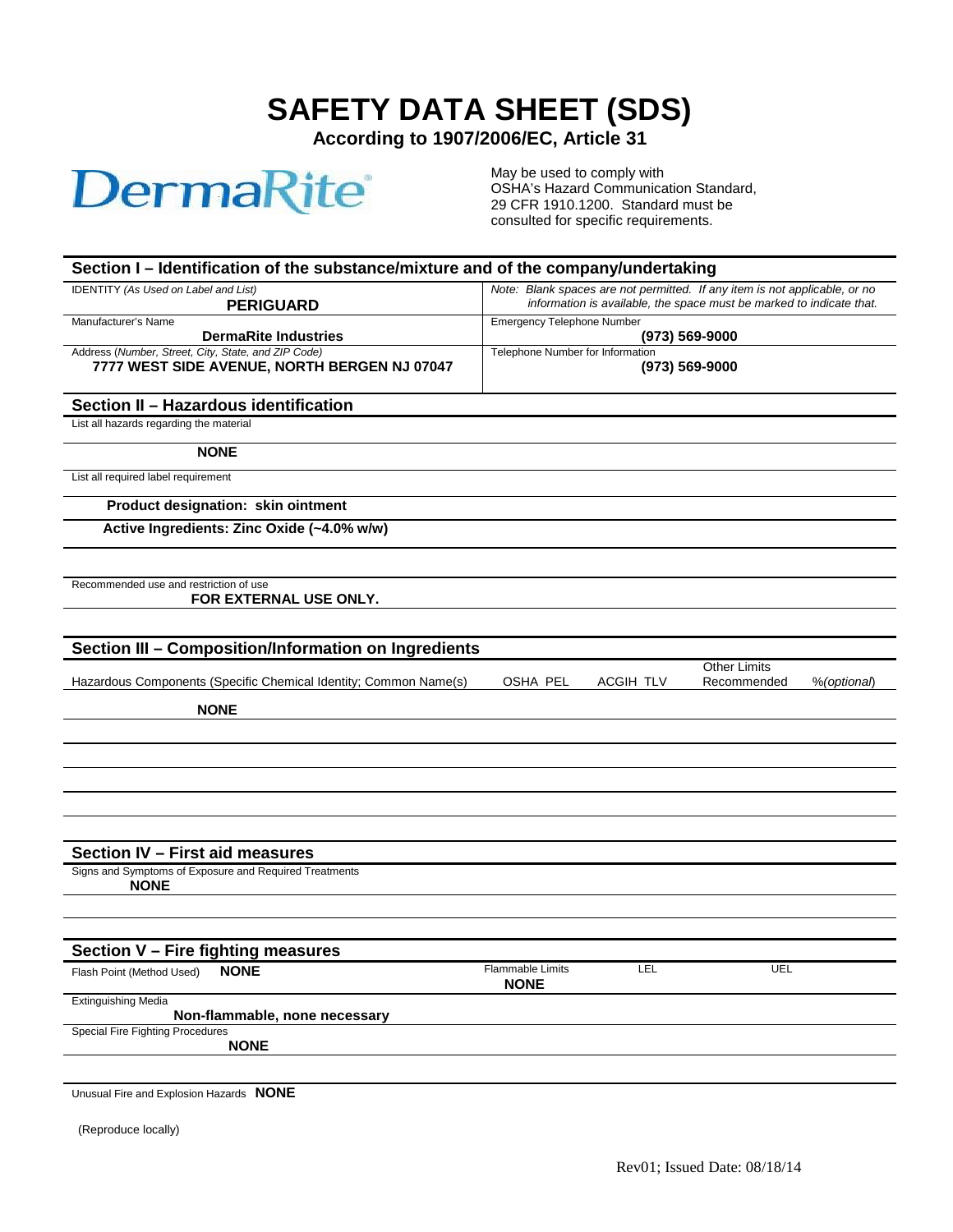| Steps to Be Taken in Case Material Is Released or Spilled |                                                                                              |                    |  |
|-----------------------------------------------------------|----------------------------------------------------------------------------------------------|--------------------|--|
|                                                           | Can be picked up with mop and water. Waste can be treated as common non-hazardous detergent. |                    |  |
| Respiratory Protection (Specify Type)                     |                                                                                              |                    |  |
| Ventilation                                               | <b>Local Exhaust</b>                                                                         | Special            |  |
|                                                           | Not necessary                                                                                | No                 |  |
|                                                           | Mechanical (General)<br>Ok                                                                   | Other<br><b>No</b> |  |
| <b>Protective Gloves</b>                                  | <b>Eye Protection</b>                                                                        |                    |  |
|                                                           |                                                                                              |                    |  |
| Other Protective Clothing or Equipment                    | Normal work clothes.                                                                         |                    |  |
| Work/Hygienic Practices                                   |                                                                                              |                    |  |
|                                                           |                                                                                              |                    |  |
| Section VII- Handling and Storage                         |                                                                                              |                    |  |
| Precautions to Be Taken in Handling and Storing           |                                                                                              |                    |  |
|                                                           | Store at room temperature and keep in closed containers. Observe normal GMP's.               |                    |  |
|                                                           |                                                                                              |                    |  |
|                                                           |                                                                                              |                    |  |
|                                                           |                                                                                              |                    |  |
| Incompatibilities<br><b>Unknown</b>                       |                                                                                              |                    |  |
|                                                           |                                                                                              |                    |  |
|                                                           |                                                                                              |                    |  |
|                                                           |                                                                                              |                    |  |
| Section VIII - Exposure controls/personal protection      |                                                                                              |                    |  |
| <b>OSHA's Permissible Exposure Limits (PELs)</b>          |                                                                                              |                    |  |
| <b>NONE</b>                                               |                                                                                              |                    |  |
|                                                           |                                                                                              |                    |  |
| Threshold limit values (TLVs)                             |                                                                                              |                    |  |
| <b>NONE</b>                                               |                                                                                              |                    |  |
| Appropriate engineering controls                          |                                                                                              |                    |  |
| <b>NONE</b>                                               |                                                                                              |                    |  |
| Personal protective equipment (PPE)                       |                                                                                              |                    |  |
| <b>NONE</b>                                               |                                                                                              |                    |  |

|                                                                       |                |     | Specific Gravity ( $H_2O = 1$ )                 | 1.0            |
|-----------------------------------------------------------------------|----------------|-----|-------------------------------------------------|----------------|
| <b>Boiling Point</b>                                                  |                | N/A | <b>Melting Point</b>                            | $~100^\circ$ F |
| Vapor Density ( $AIR = 1$ )<br>At $20^{\circ}$ C                      |                | N/A | <b>Evaporation Rate</b><br>$(ButyI Accate = 1)$ | N/A            |
| Solubility in Water<br>Not soluble in finished condition              |                |     |                                                 |                |
| Appearance and Odor<br>Off white ointment with baby powder fragrance. |                |     |                                                 |                |
| Section X - Stability and Reactivity Data                             |                |     |                                                 |                |
| Stability                                                             | Unstable       |     | Conditions to Avoid<br><b>Avoid freezing</b>    |                |
|                                                                       | Stable         | x   |                                                 |                |
| Incompatibility (Materials to Avoid)                                  |                |     |                                                 |                |
| Hazardous Decomposition or Byproducts                                 |                |     |                                                 |                |
| Hazardous Polymerization                                              | May Occur      |     |                                                 |                |
|                                                                       | Will Not Occur | x   |                                                 |                |

(Reproduce locally)